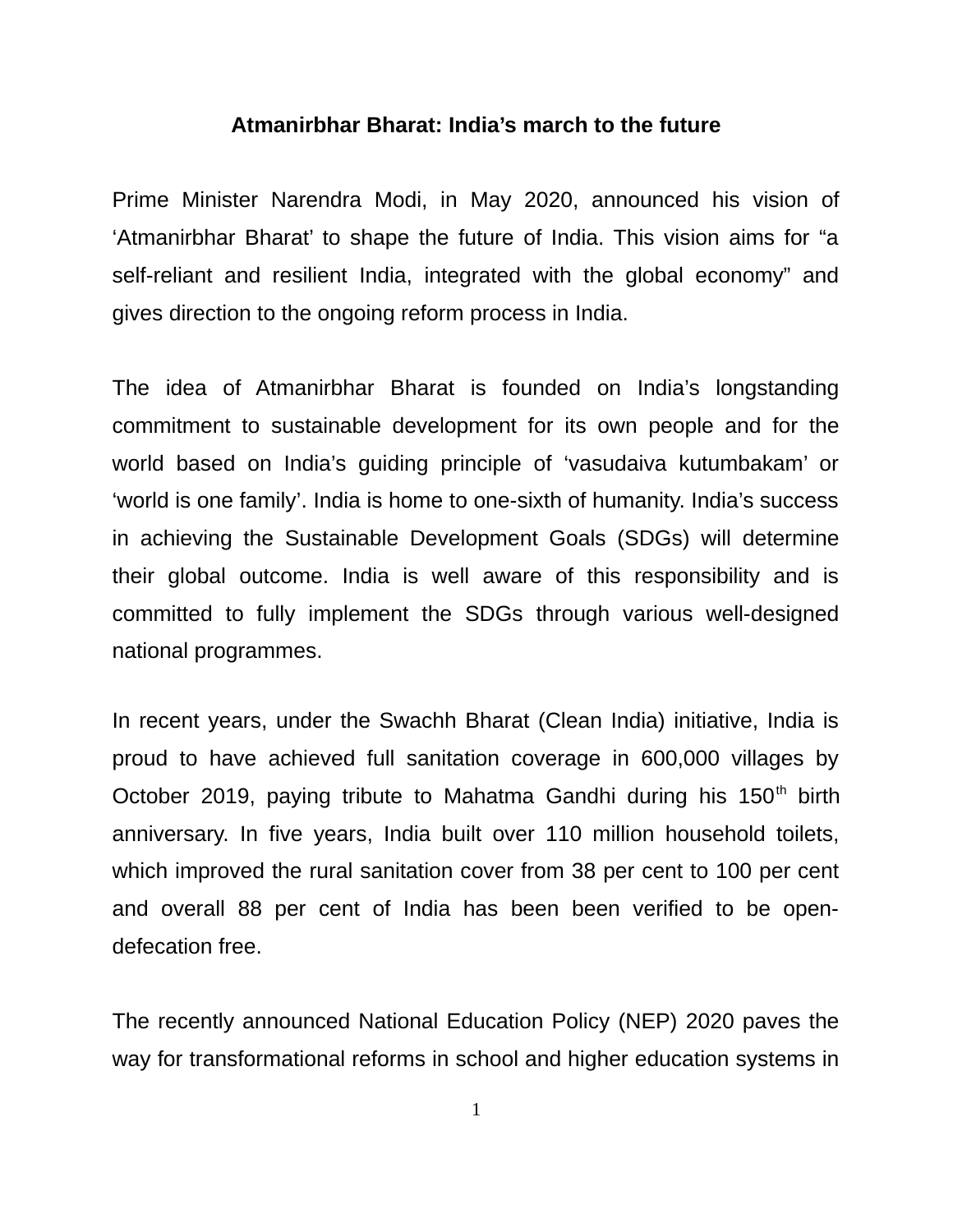India. This policy is built on the foundational pillars of Access, Equity, Quality, Affordability and Accountability, and is aligned with the 2030 Agenda for Sustainable Development.

The Government of India is focused on ensuring food security and food access. The world's largest food security programme, Pradhan Mantri Garib Kalyan Anna Yojana (PMGKAY), covering 800 million Indians launched in March 2020 has now been extended until November 2020. Last week, our Prime Minister launched the Agriculture Infrastructure Fund to the tune of US \$ 14 billion for post-harvest management infrastructure and community farming assets.

India has achieved gender parity in elementary and secondary education through massive awareness generation programmes. Nearly 70 million women in rural India are part of self-help groups under the Livelihood Mission, transforming lives and livelihoods on a large scale. Over a million women have been elected as representatives of local governments, leading the process of participatory development. In the last six years, India also opened 400 million bank accounts for the unbanked, out of which 220 million are owned by women.

India has achieved an annual reduction of 38 million tonnes of carbon emissions by electrification of villages, providing clean cooking fuel to 80 million poor households, and introducing energy efficient measures. India targets to install 450 Gigawatt of renewable energy and restore 26 million hectares of degraded land by 2030.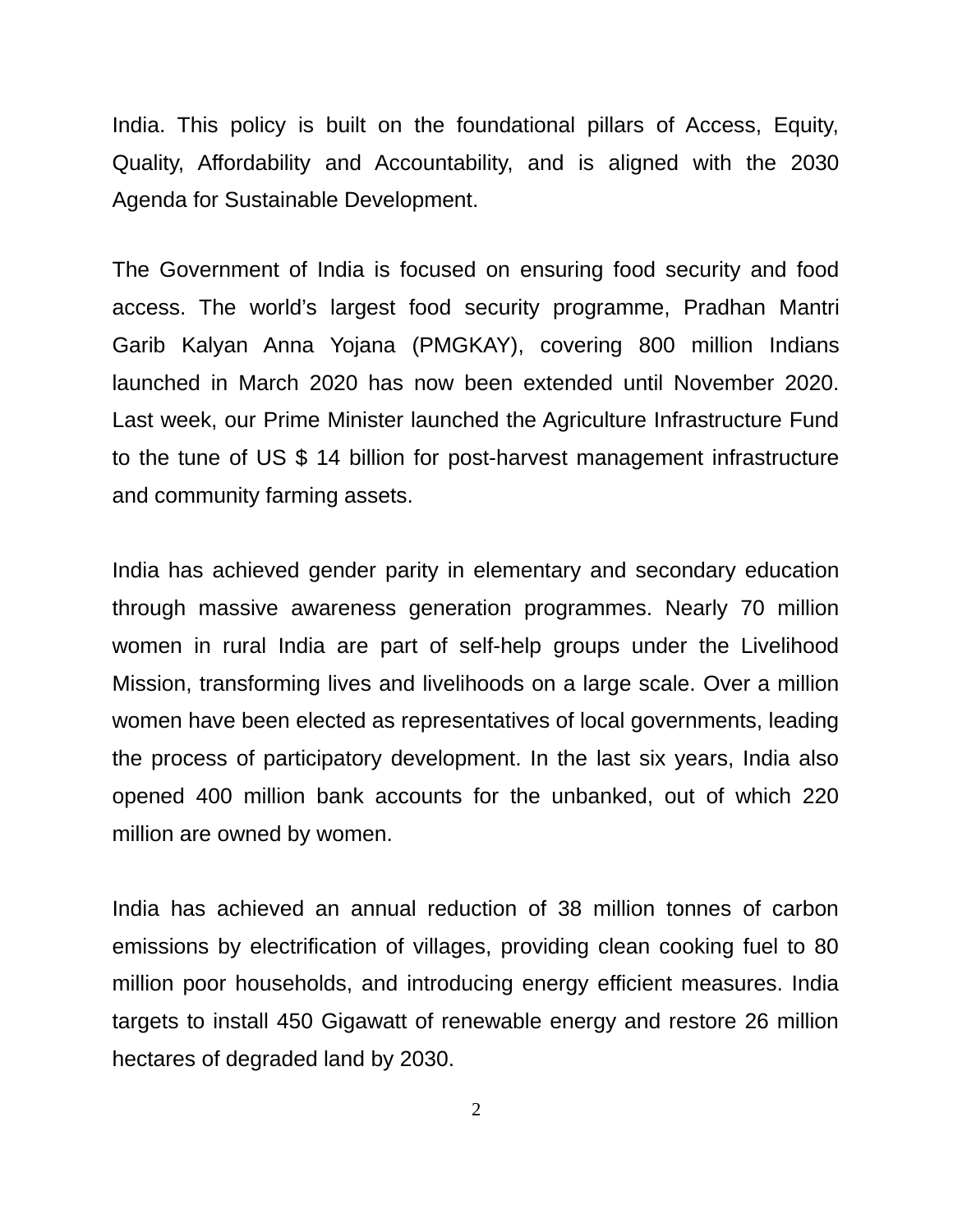The International Solar Alliance (ISA) initiative is an example of India's commitment to effective climate action. Similarly, the Coalition for Disaster Resilience Infrastructure aims to build resilient societies through a comprehensive approach coordinated between various stake-holders.

As a first responder in the region to earthquakes, cyclones or any other natural or man-made crisis, India has moved with speed and solidarity to help nations in need. In our collective fight against the COVID-19 pandemic, India has extended medical and other assistance to over 150 countries.

In the context of the Government's focus on socio-economic development and providing better governance and greater protection to the vulnerable people of Jammu and Kashmir, the Indian Parliament approved constitutional amendments a year ago. This resulted in the administrative reorganization of the Indian State of Jammu and Kashmir into the Union Territory of Jammu and Kashmir and the Union Territory of Ladakh. The central laws that protect and promote social, economic and political rights of women and children in the rest of the country, for the first time are also benefiting now the people of the Jammu and Kashmir and Ladakh. Apart from this, 50 new educational institutions have been established offering 25,000 new slots for students. More than 500 infrastructure projects to the tune of US \$ 80 million have been completed. More than 300,000 households have been given access to electricity for the first time in 70 years.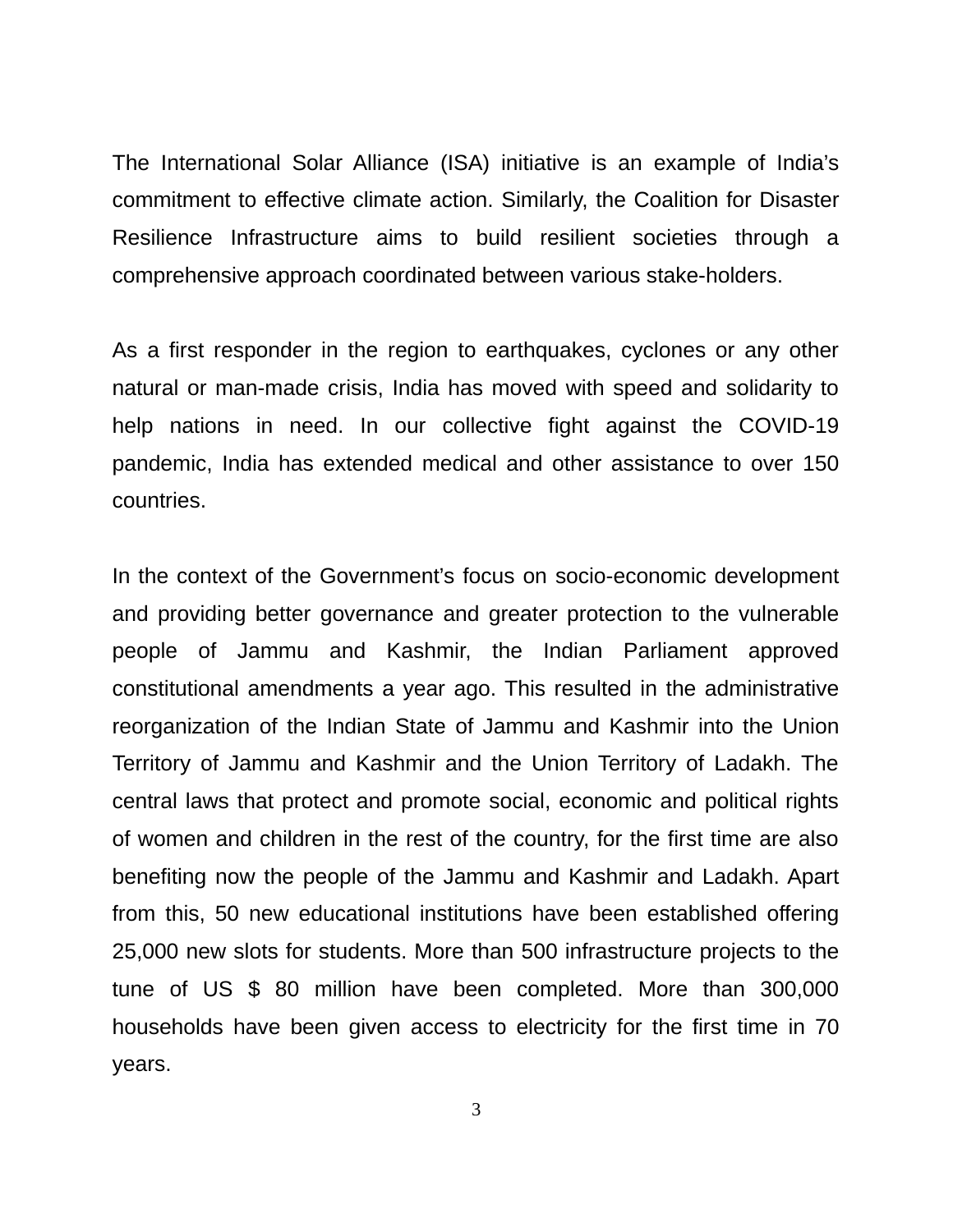The COVID-19 pandemic has severely tested the resilience of all nations. The Government of India has sought to convert the challenges into opportunities so that as a nation, India emerges more efficient and more adapted to the new normal, in a post COVID-19 world.

The early actions of the Government have given time to boost our health care infrastructure thereby resulting in high recovery rates and controlling the spread of COVID-19 virus. Internationally, the engagements with different countries at the highest levels have helped shape informed and coordinated responses to the pandemic and its socio-economic impact including, through evacuation of stranded nationals from each other's territories; maintenance of critical supplies of life-saving medicines and food; extension and facilitation of visas for each other's nationals; and sharing of best practices with partner countries. The Vande Bharat Mission, the largest peacetime repatriation exercise undertaken by any country, has facilitated the safe return of more than 1 million nationals back to India, and 150,000 foreign nationals back to their home or countries of residence.

The social and economic impact of the pandemic is becoming much more evident. IMF predicts that the world economy would contract by over 3 per cent in 2020. In order to prepare India better for a new global economic order, Prime Minister Narendra Modi identified five key pillars: creating a new economy, state of the art infrastructure, technology based delivery systems, leveraging India's youthful demography and harnessing domestic demand. In this context, government announced an economic stimulus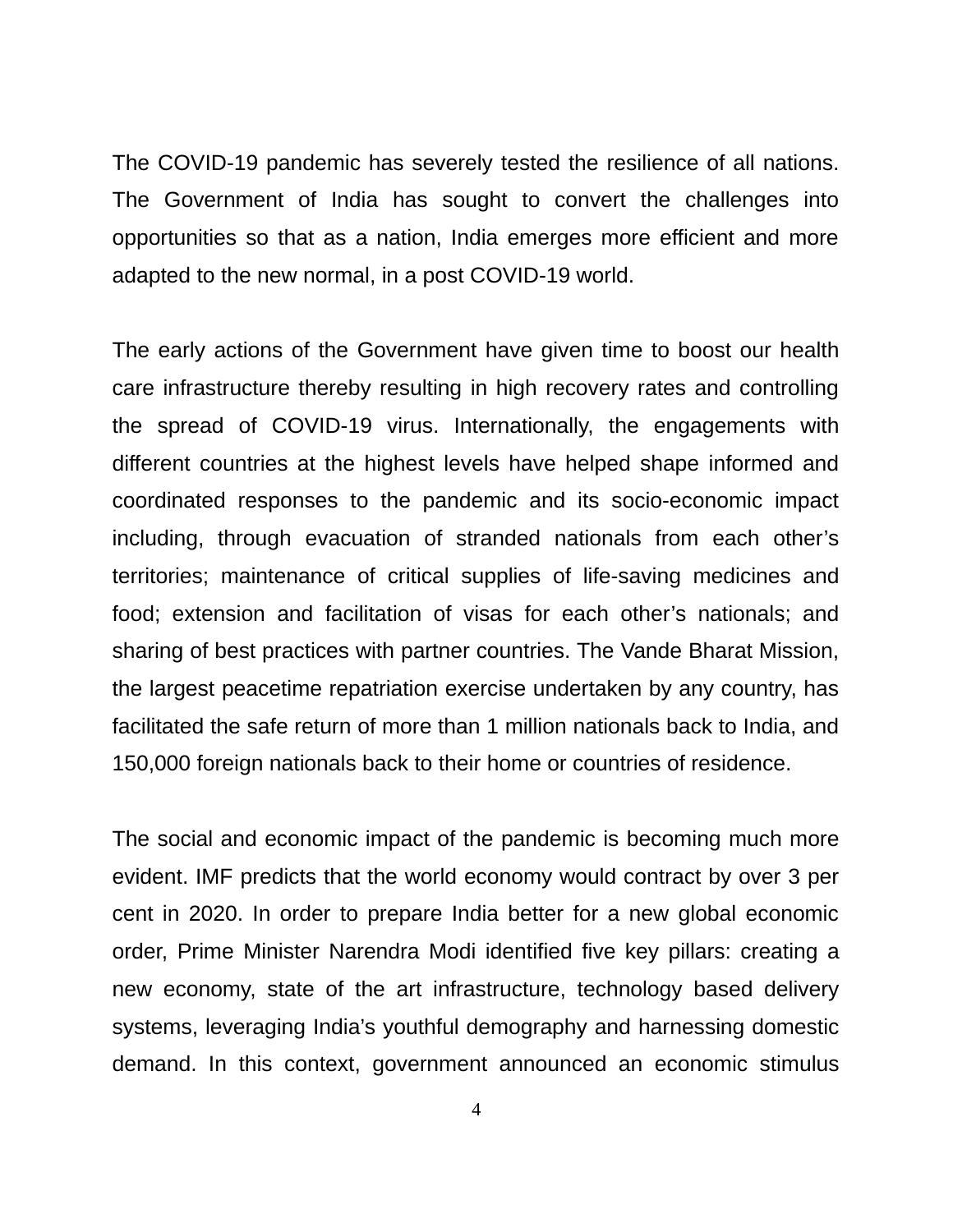package of US \$ 270 billion, equivalent to 10 per cent of India's GDP, under the New Deal for Atmanirbhar Bharat Abhiyaan.

Our favourable policy regime and robust business environment have ensured that foreign capital keeps flowing into the country. Despite the COVID-19 pandemic, India continued to attract Foreign Direct Investment of US \$ 22 billion between April-June 2020, reflecting its strong economic fundamentals.

The Indian diaspora, known for its work ethic, discipline and contribution to the local community, will continue to play an important role in the success of India's future. Unfortunately, the COVID-19 pandemic forced the return of a number of Indian workers. The Government has launched the SWADES (Skilled Workers Arrival Database for Employment Support) application to create a structured mapping mechanism for future employment opportunities to all returning Indian workers. It is also focused on securing mobility for migrant workers in the post COVID scenario. The pandemic has highlighted the global shortage of trained personnel in many sectors, including health care and new and emerging technologies, where Indians have an edge.

As we approach the  $74<sup>th</sup>$  Independence Day of India, countries around the world show a growing interest in India for its potential to become an additional engine of growth; its ability to provide a large pool of human talent; and its model of governance based on democratic traditions and the rule of law. To quote India's External Affairs Minister, Dr. S. Jaishankar,